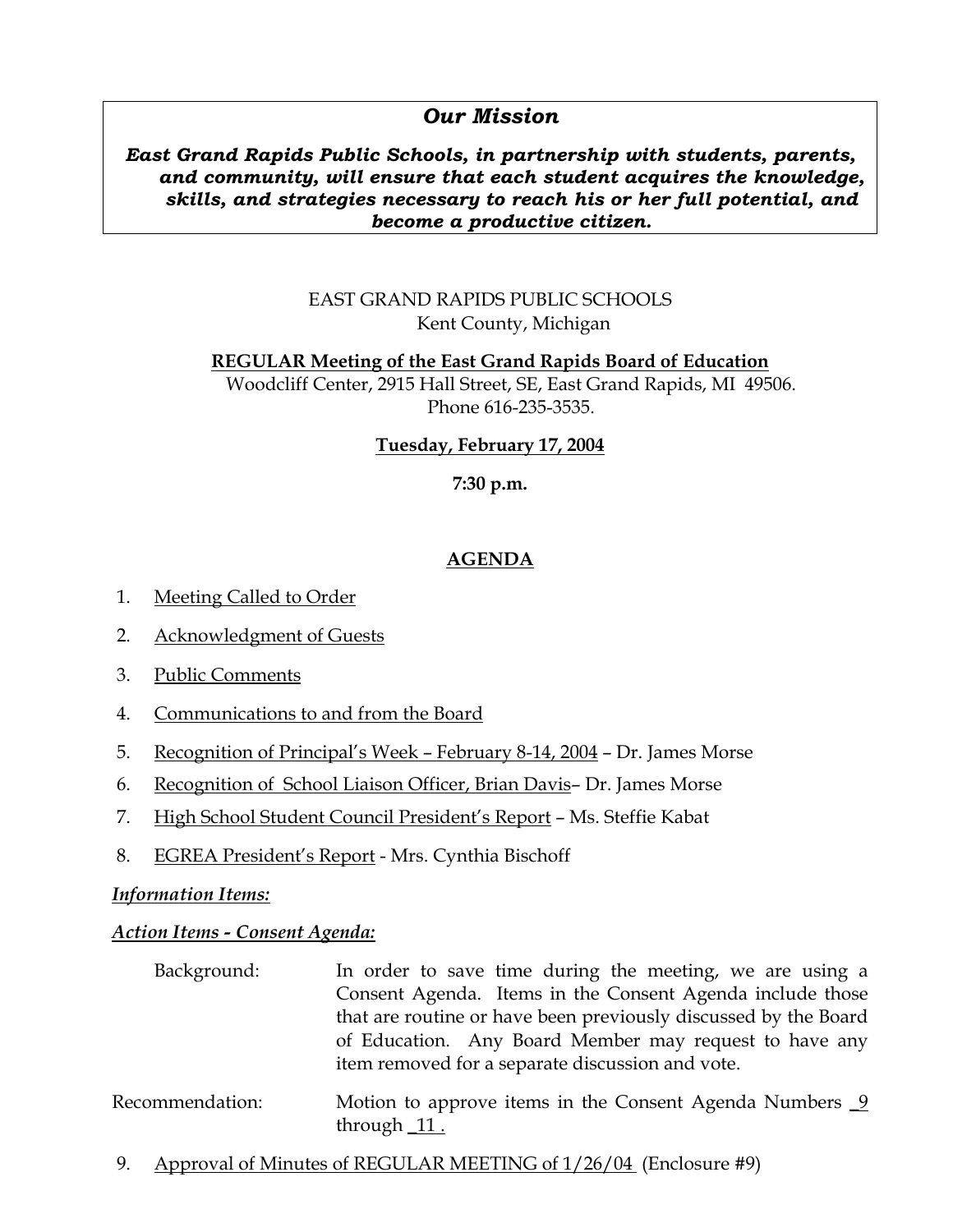- 10. Approval of Payment of Bills for January 2004 (Enclosure #10)
- 11. Approval of a Medical Leave of Absence for Mrs. Sharon L. Pollice

| Background:     | Under the provisions of the Master Agreement in Article 15,<br>Section M, Mrs. Sharon L. Pollice is requesting a medical leave<br>of absence beginning March 4, 2004, until she is able to return to<br>work. (Enclosure #11) |
|-----------------|-------------------------------------------------------------------------------------------------------------------------------------------------------------------------------------------------------------------------------|
| Recommendation: | Motion to approve the recommendation to grant to Mrs. Sharon<br>L. Pollice a medical leave of absence beginning March 4, 2004<br>upon the recommendation of the Superintendent.                                               |

# *Other Action Items:*

# 12. Approval of Numbers for the 2004-2005 Schools of Choice Program

- Background: The East Grand Rapids Public Schools has participated in the Kent Intermediate School District Collaborative Schools of Choice Program since its inception in the 1996-97 school year. The Finance Committee and Superintendent are recommending that we accept 33 students, plus siblings if space is available, through the 2004-05 Kent ISD Collaborative Schools of Choice Program. (Enclosure #12)
- Recommendation: Motion to accept 33 students, plus siblings if space is available, through the 2004-05 Kent ISD Collaborative Schools of Choice Program.
- 13. Approval of the Resolution for the Annual School Election

 Background: The administration requests approval by the Board of Education of a resolution authorizing the Calling of the School Election on Monday, June 14, 2004. (Enclosure #13)

 Recommendation: Motion to approve the resolution in Enclosure #15 authorizing the Calling of the Annual School Election on June 14, 2004.

# 14. Approval of March as "*Reading Incentive Month*"

 Background: The Board is asked to designate March as "*Reading Incentive Month*" in East Grand Rapids Public Schools. (Enclosure #14) Recommendation: Motion to designate March as "*Reading Incentive Month*" in the East Grand Rapids Public Schools and to encourage all students, staff members, and community members to support this program.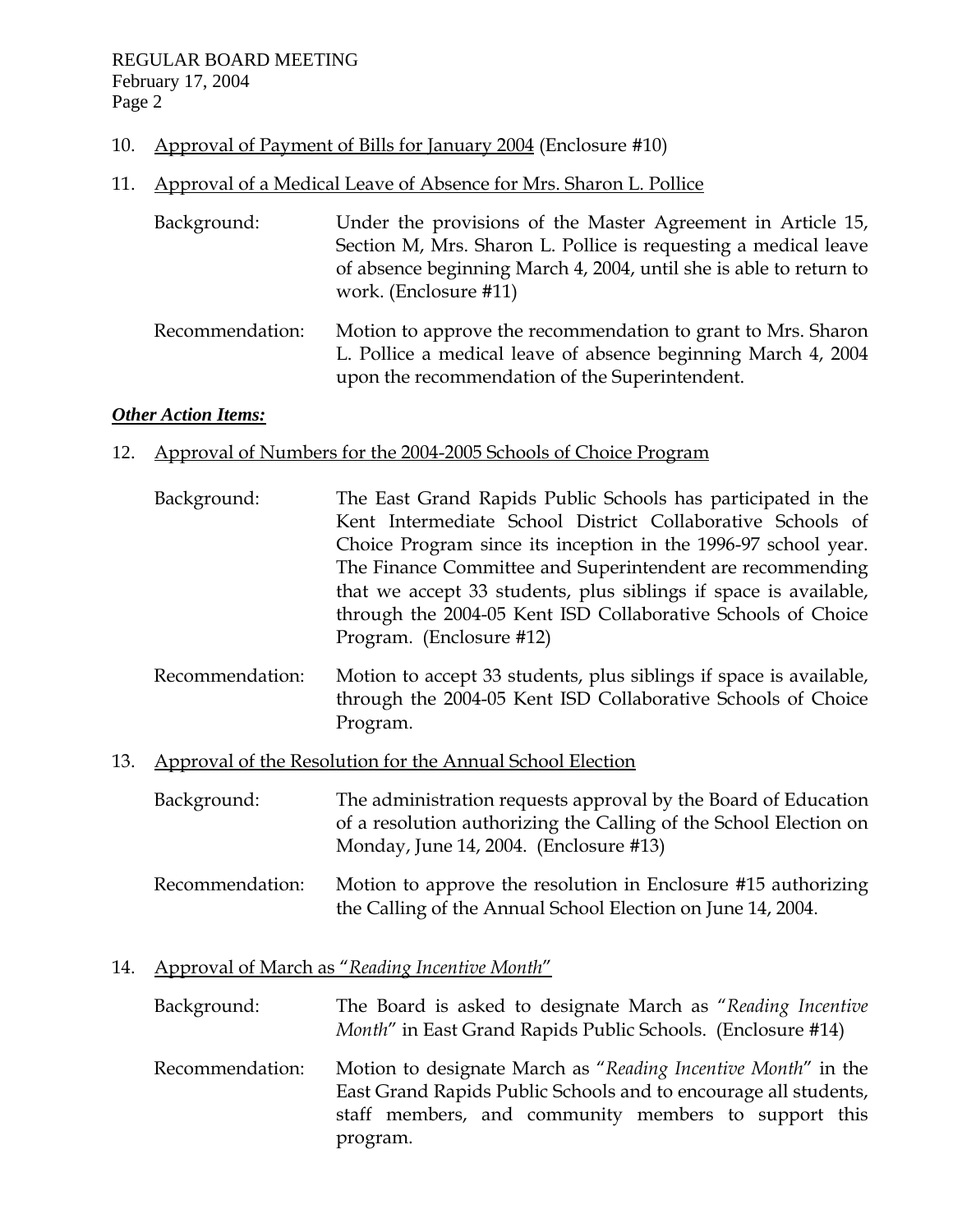# *Administrative Reports:*

15. Superintendent

State Report Card

## 16. Assistant Superintendent for Business

Budget Update

## 17. Assistant Superintendent for Instruction

- a. Middle School Scheduling Committee Update
- b. March  $1<sup>st</sup>$  Diversity Dialogue

## 18. Board Representative Report

City Community Center – Brian Ellis

- 19. Adjournment
- \* Minutes for this meeting will be available in the Superintendent's Office at 2915 Hall Street SE, East Grand Rapids, MI 49506.
- \*\* If you plan to attend and have a special need and require accommodation to attend this meeting, please contact Dr. James Morse, Superintendent, at 235-3535.

Superintendent's Office - 2/12/04